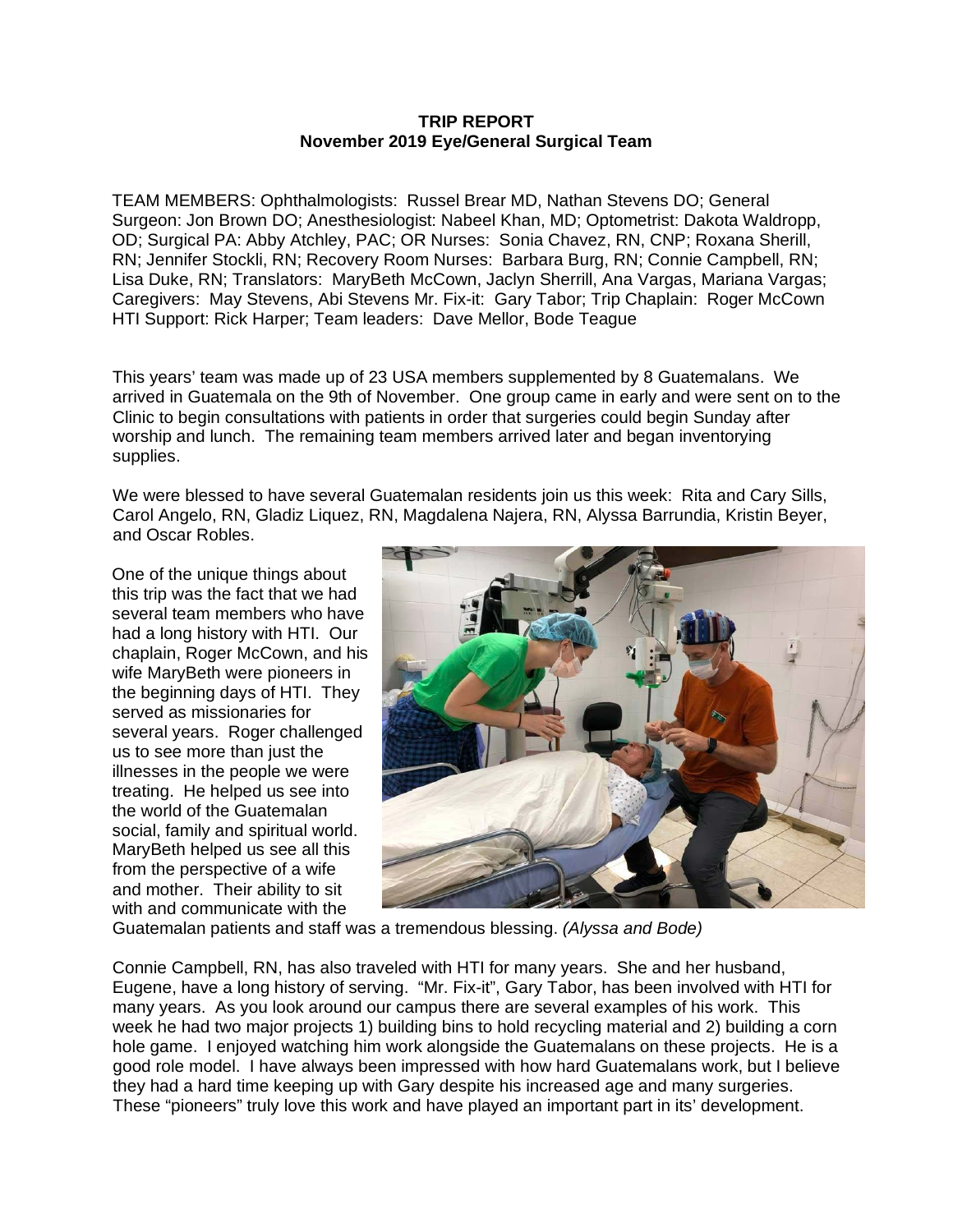Dr. Jon Brown was a newcomer to us. His friend had come with us last summer and told him about the work. He signed up! We were glad to have him since we had a few complicated surgeries. He has already committed to return. Dr. Brown and his nurses were able to complete 28 general surgeries.

Abbey Atchley (nee Stanley) was one of our nurses this week. She now is a PAC and is continuing her education. Abby is a great example of what happens when parents expose their children to missions early. Dr. David Stanley and his wife, Julie, have been serving with us for many years - now they are a second generation HTI family. Many will remember Julie from her work assisting Dr. Haller.

The eye surgery teams worked so well together. Dr. Dakota Waldroop screened the vision patients. Dakota and Dr. Brear have worked together on many trips. Jennifer Stockli, RN was a great addition having worked with Dr. Brear for years. May Stevens was called on to help her husband, Dr. Nathan Stevens. It was touching to hear her share how proud she was of him

after working with him this week.

## *(Drs. Dakota Waldroop and Russell Brear.)*

Rick Harper worked as a circulator for the eye surgery rooms. He did a great job but is not planning a career change! The eye teams completed 87 surgeries.

One of the joys of these trips is watching the teens and college students serve. The Stevens brought their daughter, Abi. Roxana Sherrill brought her daughter, Jaclyn and her friends Ana and Mariana Vargas. These teens helped with eye drops, sterilization, cleaning beds, delivering gurneys and anything else they were asked to do. The Vargas girls were also very helpful as translators.